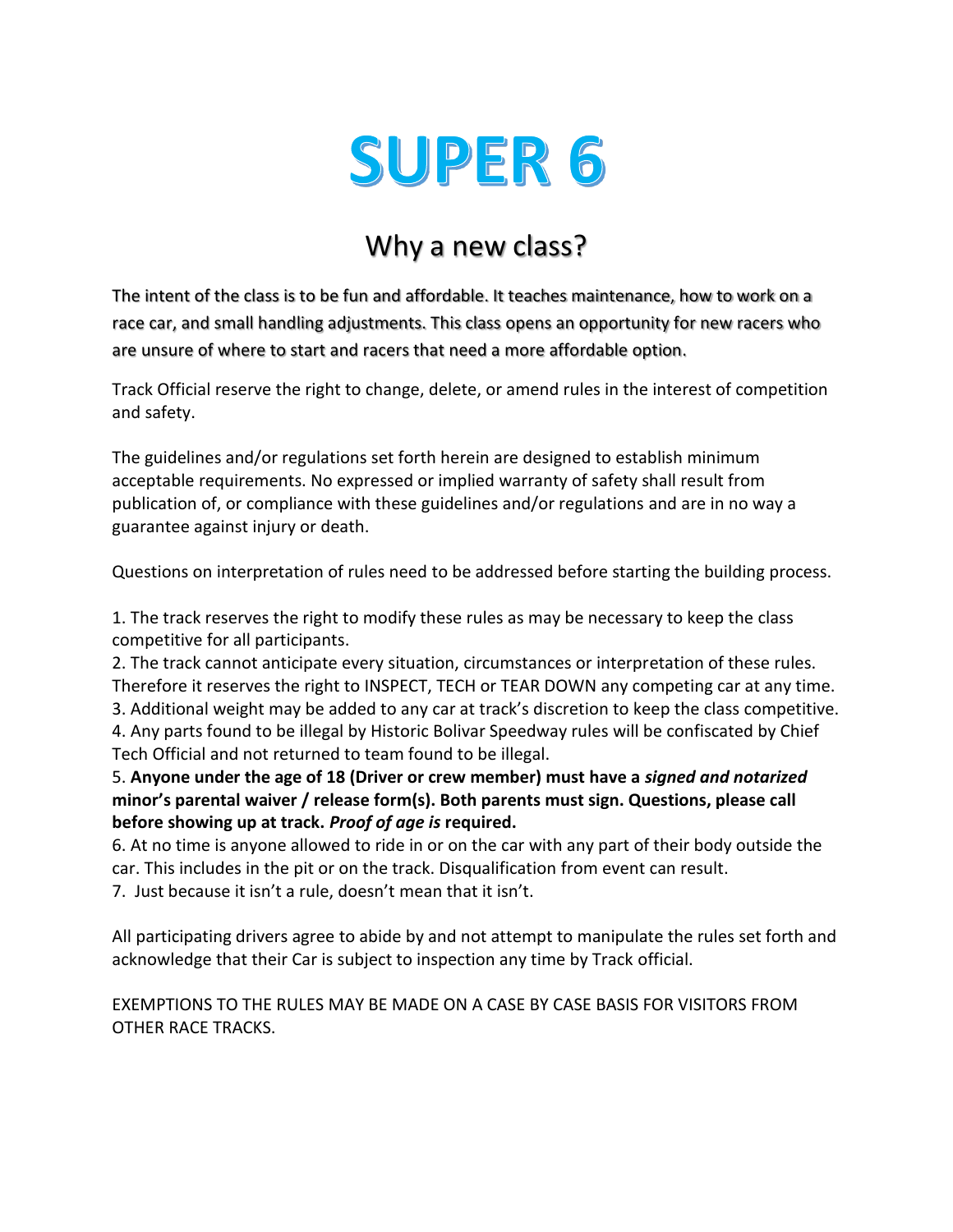# Eligible Cars

#### Chevrolet Camaro

- V6 only
- 1993-2003

#### Chevrolet Lumina

- V6 only
- 1989-2001

#### Ford Mustang

- V6 only
- 1994-2010

#### Oldsmobile Cutlass

- V6 only
- 1981-1996

#### Buick Regal

- V6 only
- 1973-2004

Other Makes and body styles contact the track Automatic or Standard Transmission 101" minimum wheelbase Stock rear end open differential Stock front wheel drive No independent rear suspension No locked or limited slips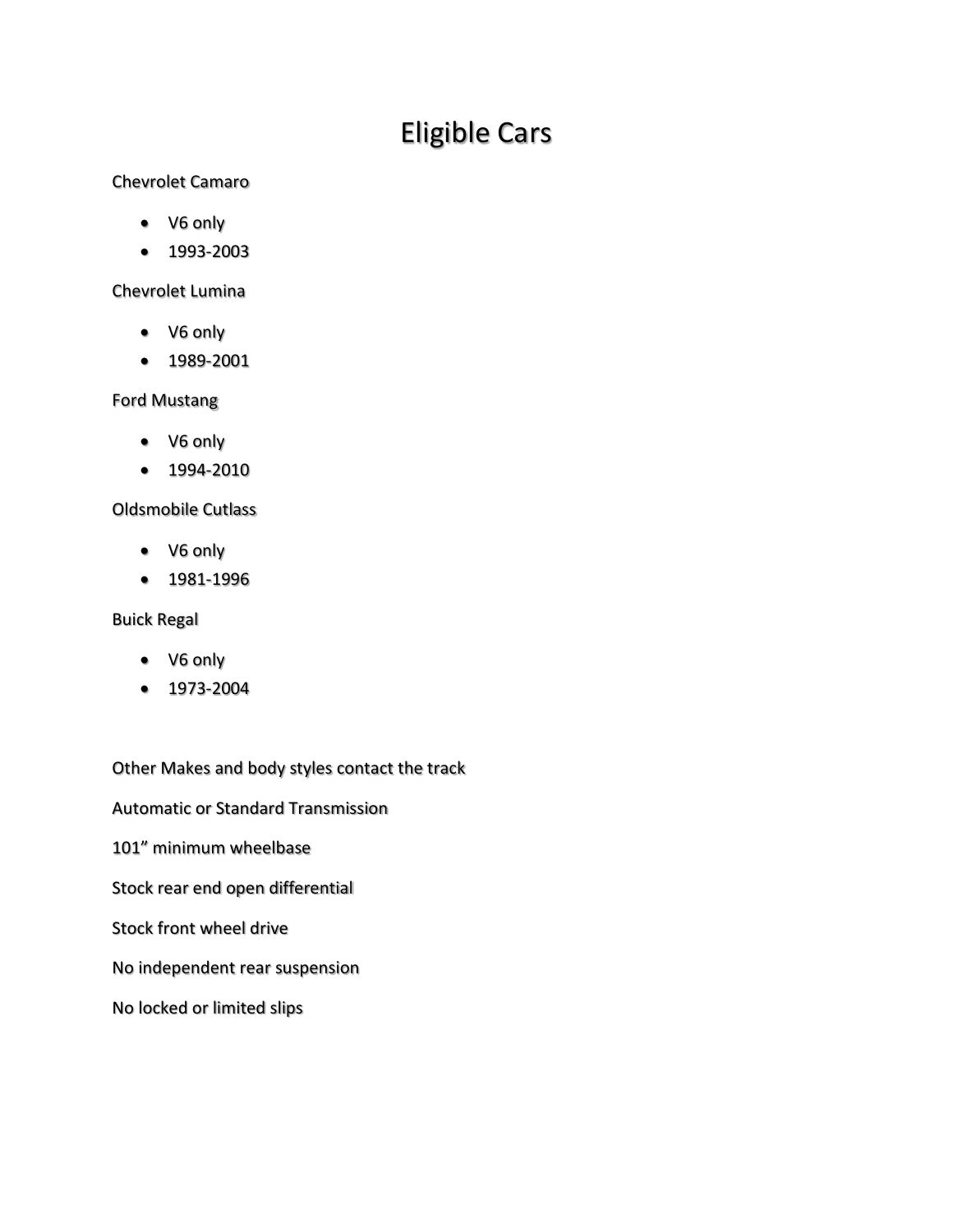## General Safety and Construction

All cars **must be stripped** of interior glass, carpet, plastic and cloth. The stock gauge cluster must be used, as well as an easily accessible OBD diagnostic port. Any gutting beyond that point will result in a weight penalty.

The **roll cage** must consist of continuous hoops. There is a 4-point minimum made from .095 wall 1 %" round tubing with 3 curved driver side door bars and 2 passenger side door bars (May not be gutted must be straight). No bars extended into the engine compartment. The front bumper may be braced for radiator protection but cannot be attached to the strut towers or cage. You can use subframe connectors to connect front and rear under the cars floor, no other structural bracing or stiffening can be done.

You must have a backed aluminum **racing seat**. It will need to be mounted to the roll cage in 4 places with 7/16 "grade 8 bolts minimum. You will need a 5-point racing harness attached to the cage with a minimum ½ "grade 8 bolts. A driver side window **net** is required, it must be easily accessible from the inside and outside of the car.

You may run aftermarket racing **steering wheel** with a quick release or use the factory steering wheel with the air bags removed. All holes in the front and rear firewall must be patched with aluminum or steel.

The **battery** must be moved from under the hood into the driver cockpit. It will need to be mounted in a marine style box, 1 Battery only. You must have a battery disconnect switch that is easily accessible from the outside of the car and labeled on/off.

You can run original windshield or you can use Lexan as a windshield. If you choose not to run a windshield you will need at least 3 protection bars minimum of 3/8" solid bar in front of the driver.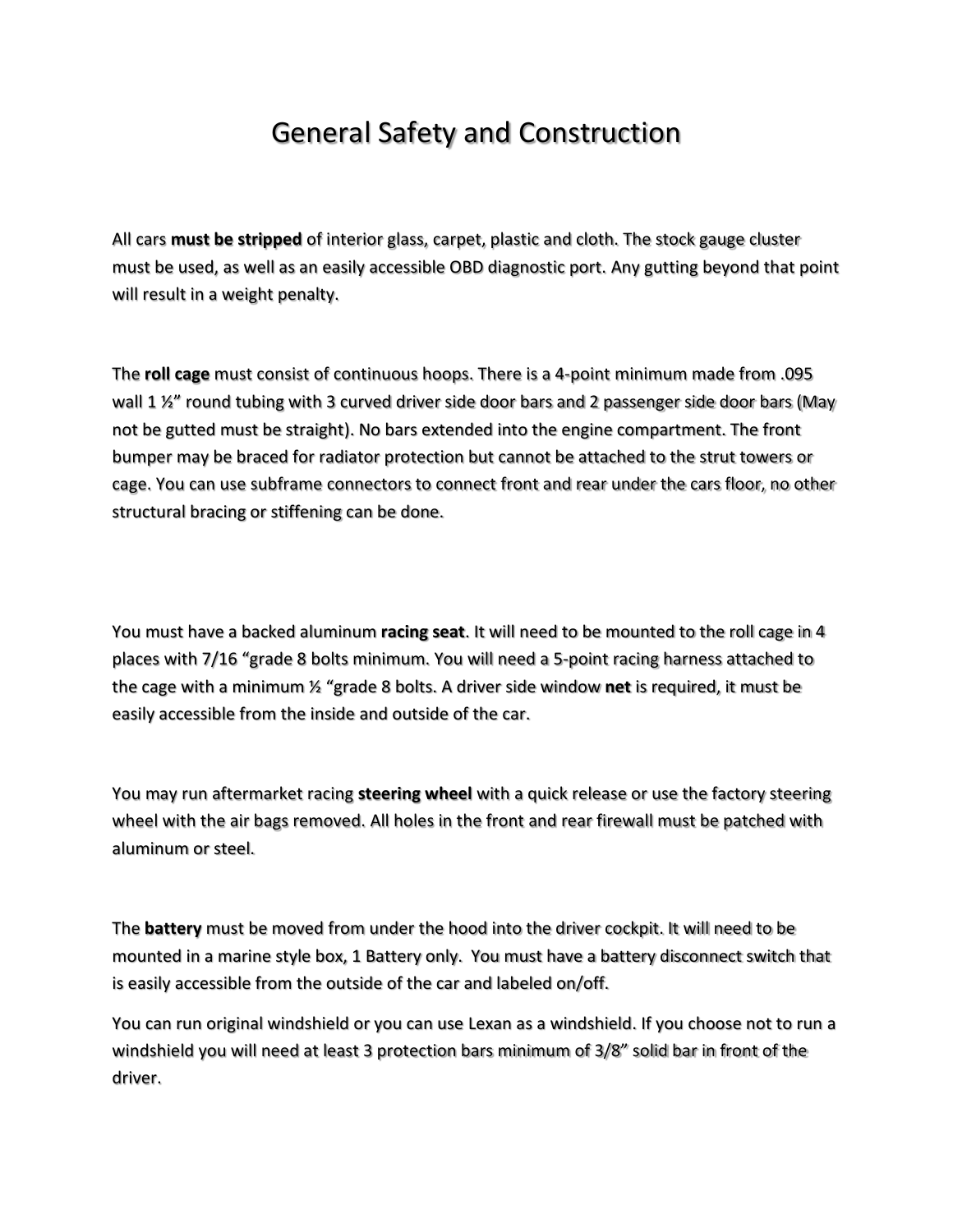## Suspension

You can run stock springs or racing springs on all 4 corners. The rear spring are non-adjustable with 11" minimum height. The front springs can be adjustable with screw type spring cups no jacking bolts. The minimum front spring height is 9.5". You can run stock replacement struts only, no performance struts like qa1 or Bilstein. No coil overs must be in the stock location.

The maximum camber for the Right front wheel is 1  $\frac{1}{4}$  measured from square off the floor at the top of the tire. The maximum left front camber is 1/2" measured from square to the bottom of the tire. Minimum height measured at the lowest point is 6" after the race with the driver.

#### Engine

The engine must remain completely stock no aftermarket parts. The stock air intake and filter must pull 18" of vacuum at idle. The max exhaust size is 2.5" I.d. You may run your merge or dual exhaust on stock exhaust manifolds. NO headers. No ECM or PCM modifying for performance tuning. All emission devices may be removed as well as the a/c condenser. You can use an ac delete kit to remove the pump. The heater core and extra hoses may be removed or plugged. Stock or aluminum radiator may be used. Water only in the system NO antifreeze.

Aftermarket transmission cooler is allowed.

## Fuel System

You can run the stock gas tank in the stock location with a drop loop on the rear bumper for protection 1/8" steel plate bolted to the rear of the tank straps. You may use an aftermarket fuel cell with an aftermarket pump. The maximum size would be 22 gallons for the fuel cell. You must have a labeled toggle switch in the driver cockpit to shut off the fuel pump. The fuel cell must be mounted in a safe manner and must remain in the trunk no recessing the cell through the floor pan.

# Weight

All cars must be 2600 lbs. minimum without a driver. No lead may be added to the car unless a penalty is being enforced.